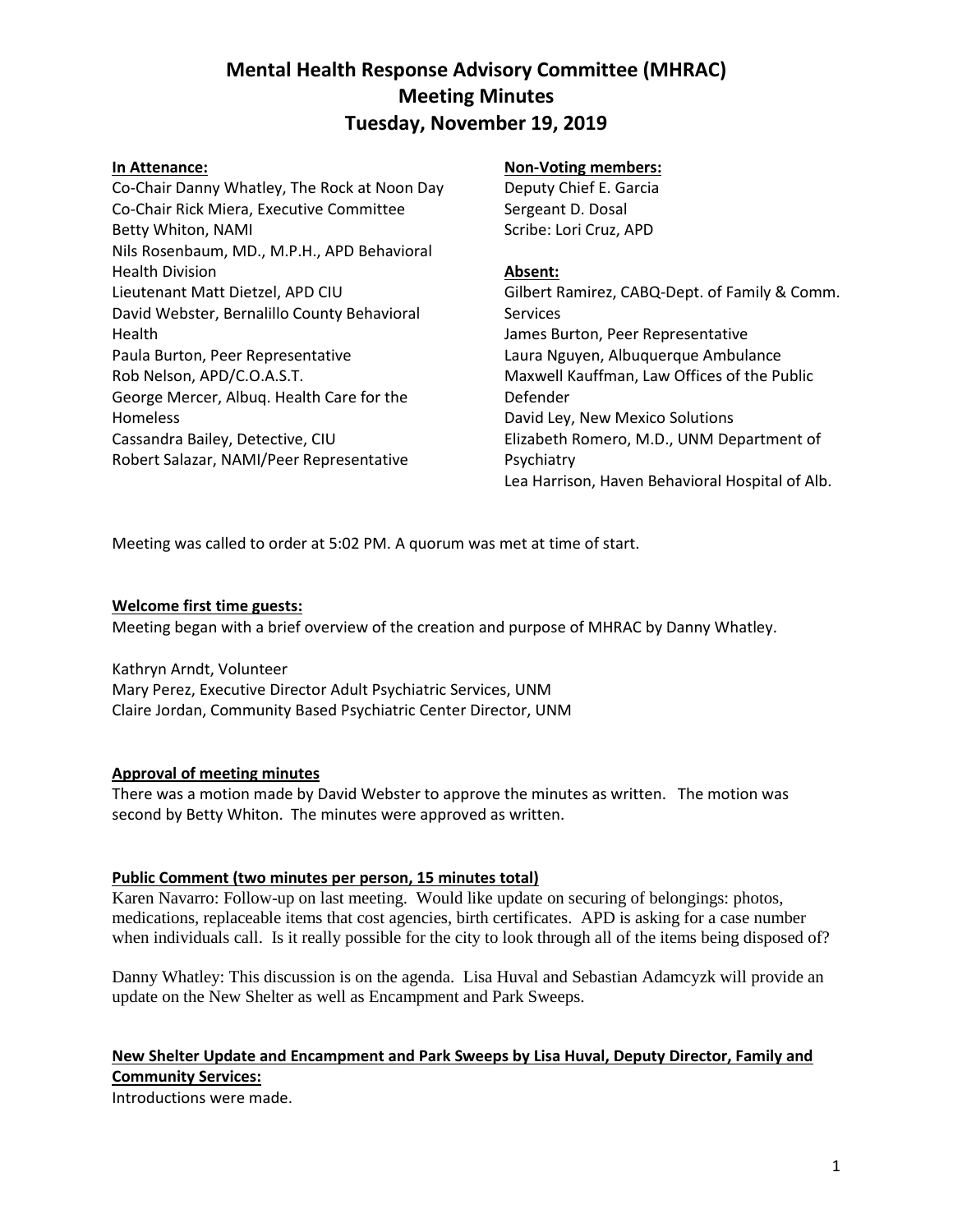# **Mental Health Response Advisory Committee (MHRAC) Meeting Minutes Tuesday, November 19, 2019**

#### New Shelter Update:

Lisa Huval provided the following update: Voters did approve the GO bond for \$14 Million. This is in addition to the \$985,000 received from last year's legislative session. The site for the shelter has not been determined. Will have a few community meetings on location and design. Will be sure to notify MHRAC. There will be a Request for Proposals (RFP) for the architect. Contract for the spring of next year (spring of 2020). Will try to find ways to mitigate the site of the facility with the surrounding area (once a determination has been made). Will be asking the state legislature to match the \$14 Million outlay approved by the voters. To clarify: the intent is not to create a large center with behavioral health needs. We will be asking the state to help to meet the needs of the community. It might be another facility, we don't know how we will use those funds (if approved) yet. We expect the design to go through 2020 with construction to begin in 2021. The last time the city asked the legislature for money for the shelter we only received \$1 Million.

#### *(Q) Questions, (A) Answers, (C) Comments:*

- C: Danny Whatley: the reason why the city did not receive more was because the city did not provide enough information.
- A: Lisa Huval: Although we are not walking in with any information, the fact that we already have \$14 Million should help.
- Q: Will the County be contributing any money:
- A: Lisa Huval: We will be asking the County for assistance with land, capital, or behavioral health dollars to contribute to mental health services.
- Q: Karen Navarro: Will there be any plans to expand behavioral health services for the city?
- A: Lisa Huval: Need to realize it is a capital request not services.
- Q: George Mercer: Any additional housing vouchers?
- A: Lisa Huval: We have the \$2 Million (one time money). In process of developing a contract with service provider. Working with a consultant. What is the right number of emergency shelter beds we need available? How can we reduce the demand for the emergency shelters? On December  $10^{th}$ , the consultant will be here. We will be meeting from 1:30 p.m. to 3:00 p.m. at the Barelas Community Center. Feel free to attend. For every one support shelter we create the less we will have need for an emergency shelter.
- Q: Lisa Chavez: Will there only be housing vouchers available to those who are linked to that agency:
- A: Lisa Huval: Those most fit for rapid rehousing. Those with the highest score.
- Q: Danny Whatley: Is there enough available housing for all those vouchers?
- A: Lisa Huval: Yes.

#### Encampment and Parks Sweeps:

Sebastian Adamcyzk provided the following:

In response to the concerns about irreplaceable items: met with Danny Whatley. Beginning just this last Monday, The Rock is receiving those items. We currently have some additional items for Danny. We are also continuing to encourage individuals to take their personal belongings with them as they leave the park. Sebastian himself is there at the parks every day and has personally trained all city departmental staff working at the parks. As stated earlier, has made arrangement with Danny to secure items including medications.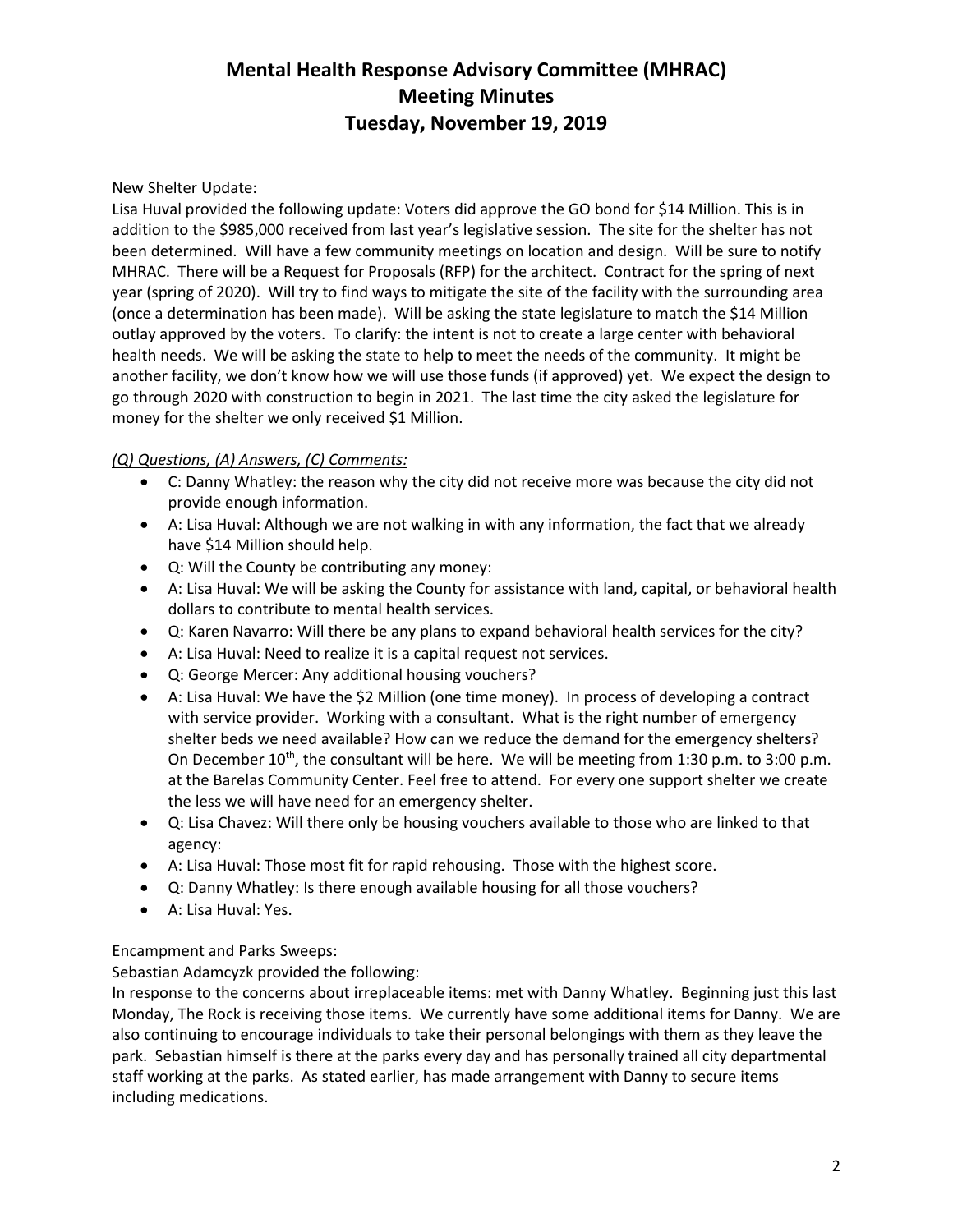# **Mental Health Response Advisory Committee (MHRAC) Meeting Minutes Tuesday, November 19, 2019**

### *(Q) Questions, (A) Answers, (C) Comments:*

- C: Commander Sanchez: In response to the request for case numbers when calling the Valley Substation: Once items are placed in the evidence room we cannot just remove them. Some items are very identifiable as to who they belong to. Now when we do find such items we will be turning them over to Danny at Noon Day.
- C: Danny Whatley: it is almost impossible to get an id or driver's license without a birth certificate and you can't get a copy of your birth certificate without an id or driver's license. It's never ending. Health Care for the Homeless, thankfully, has a social security section. Danny stated that he will be placing the items he receives in a file cabinet which has been provided by the city. If the individuals can identify the items they will get it.
- C: Sebastian Adamcyzk: Not really seeing a lot of items that would be kept and sent to Danny.
- C: Danny Whatley: believes the new process will work. 99% of the individuals have warrants and do not want to go to the substations to collection their belongings.
- C: Sebastian Adamcyzk: we are talking about just a tine microcosm of items left behind throughout the city. If employees, in the course of their normal job duties, come across items and they look expensive, they are generally placed in lost and found. Parks and Rec does have a lost and found. Individuals can call 311 and if they are able to identify the item(s), they can pick it up.
- Q: Danny Whatley: is this citywide?
- C: Karen Navarro: other city departments do this as well
- Q: George Mercer: Are the sweeps taking place in all city parks?
- A: Sebastian Adamcyzk: Doesn't necessary like the word sweeps. It doesn't really apply. Employees are performing the normal course of their duties, keeping the parks clean and safe.
- A: Lisa Huval: The City has a responsibility to respond to residents who are calling and expressing concerns about encampments in their areas. This is not an APD function. This is an employee of Family and Community Services informing individuals of services. Yes, we do come back and see if they are leaving. We have to balance the needs of businesses, constituents as well as the homeless. Mention was made of Albuquerque Forward.
- C: Lindsey Van Meter: asked that Family and Community Services please contact and involve her if APD Forward contacts them.
- C: George Mercer: It is admirable that you are informing individuals of the services offered but you also have an obligation to inform constituents as to the reason for homelessness. If you are not, you are failing.

### **Discussion of the Independent Monitor's Tenth Report on the status of the Albuquerque Police Department's Implementation of the Reform in the Court-Approved Settlement Agreement:**

Lieutenant Dietzel: For complete CASA compliance it's more what we have left to do than what we have done. We really only have maybe two paragraphs remaining for full compliance. Paragraph  $123 - eC$ IT: a massive report was created, it was mapped out. How much do we really need? With it completed, we just need time for it to mature. This will be the tool used in the future. All APD officers complete CIT Training. ECIT Officers (enhanced CIT officers) complete additional training and are re-trained every two years. ECIT is really the judge on how well we are doing. It is the yard stick on how we are doing. Paragraph 114 – involves the mandatory training of all members of APD on the MOU between APD and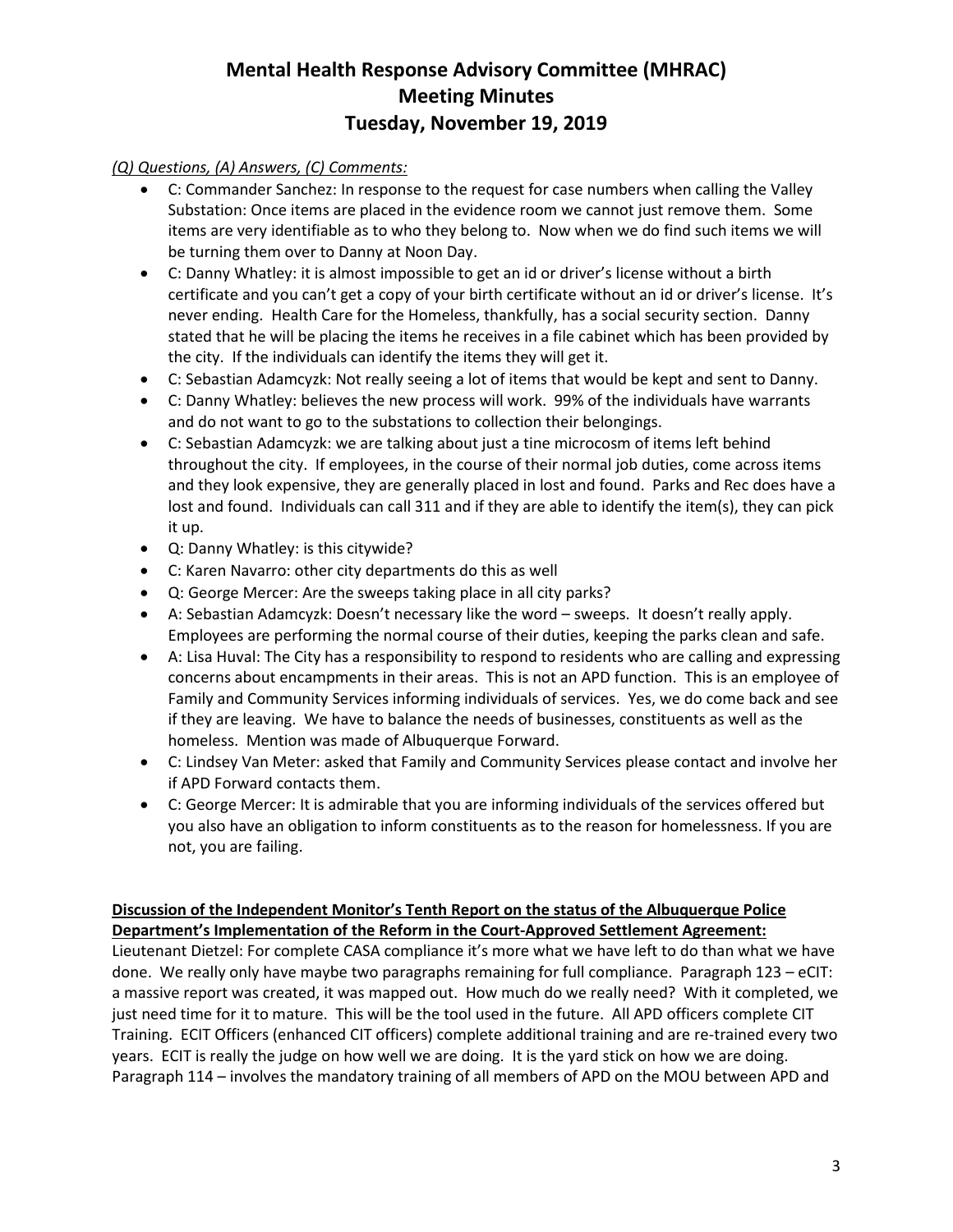# **Mental Health Response Advisory Committee (MHRAC) Meeting Minutes**

## **Tuesday, November 19, 2019**

UNM. All officers, other than those out on some type of leave; have or will be trained during MOE. MOE began in September 2019 and ran through November 14, 2019.

### *(Q) Questions, (A) Answers, (C) Comments:*

- C: Danny Whatley: Might be difficult to get the balance of eCIT folks spread around the city.
- A: Lieutenant Dietzel: Correct, it would be hard to get officers to bid where they may not want to bid. APD has a yearly shit bid. Officers bid on where they want to work and/or who they want as their supervisor. We really have no real control. This is contractual. The only way to do this would be to have slots in each shift.
- C: Danny Whatley: We don't want officers to get into eCIT to just be there to get a promotion or in this instance to get a spot on a shift (in it for the wrong reasons). So this wasn't and still isn't something we want APD and the officers to be in.
- A: Lieutenant Dietzel: Correct. So, the bid happens, we go through the bid, we see where we are lacking and then we try to make it work.
- Q: Jim Ogle: do 911 operators receive training
- A: Lieutenant Dietzel: Yes.

Lieutenant Dietzel also addressed Paragraph 131 involving CNT and barricades; primarily situations involving barricaded, suicidal subjects who are not posing an imminent risk of harm to anyone except themselves. Lieutenant Dietzel met with Lieutenant Languit. A video is being developed to address this.

#### **Police Service Aide Median Outreach Plan by Commander Sanchez and Lieutenant Dietzel:**

APD's Police Service Aides (PSAs) conducted a 3 week medium outreach plan. The PSAs were responsible for reaching out to those individuals on the mediums to find out what the resource knowledge level of those individuals were; provide them with resources and find out what it would take to clear the medians. There was no enforcement nor were individuals asked to move from the medians. Though PSAs wear a uniform is it different from the uniforms worn by our officers. This was initially a COAST project (idea); however, COAST needed to catch up on cases that needed to be handled. COAST handles non-violent, low level cases such as the elderly lady who repeatedly calls 911 because she hears people in her attic. PSAs were brought in for briefing. They were given resource cards to distribute; informed of the Westside Emergency Shelter pick-up locations and pick-up times and provided with Steelbridge storage information. The City of Albuquerque has contracted with Steelbridge to store personal belongings. As mentioned earlier, there is no enforcement; individuals are not asked to move; no citations are given. As PSAs approached individuals on the medians they were informed that "you are not in trouble and you're free to leave but would you like to talk to me?" If the individual(s) said yes, they were asked the following: "What kind of help do you need? How old are you? Would you like to talk to COAST?" If COAST was unavailable at the time, the PSAs were then instructed to email Lieutenant Dietzel and COAST would attempt to follow up later. The Outreach Plan focused on specific areas: Rio Grande/I-40; Central/Eubank; Paseo Del Norte/I-25; and Coors/Ellison. Of those encountered, 46% stated they had a need. Of those that expressed a need, 44% needed food or water; 32% needed clothing or blankets; 23% needed shelter, shelter information or housing; and 1% needed employment. The majority had multiple requests. The oldest individual contacted was 72 years of age. Lieutenant Dietzel then went over the PSA Contacts map. As illustrated on the map, PSAs also conducted median outreach outside of the specific focus area. Lieutenant Dietzel went over a COAST follow-up case study on "Lexi". "Lexi" is a 33 year old female with a 5 month old daughter and a disabled husband. The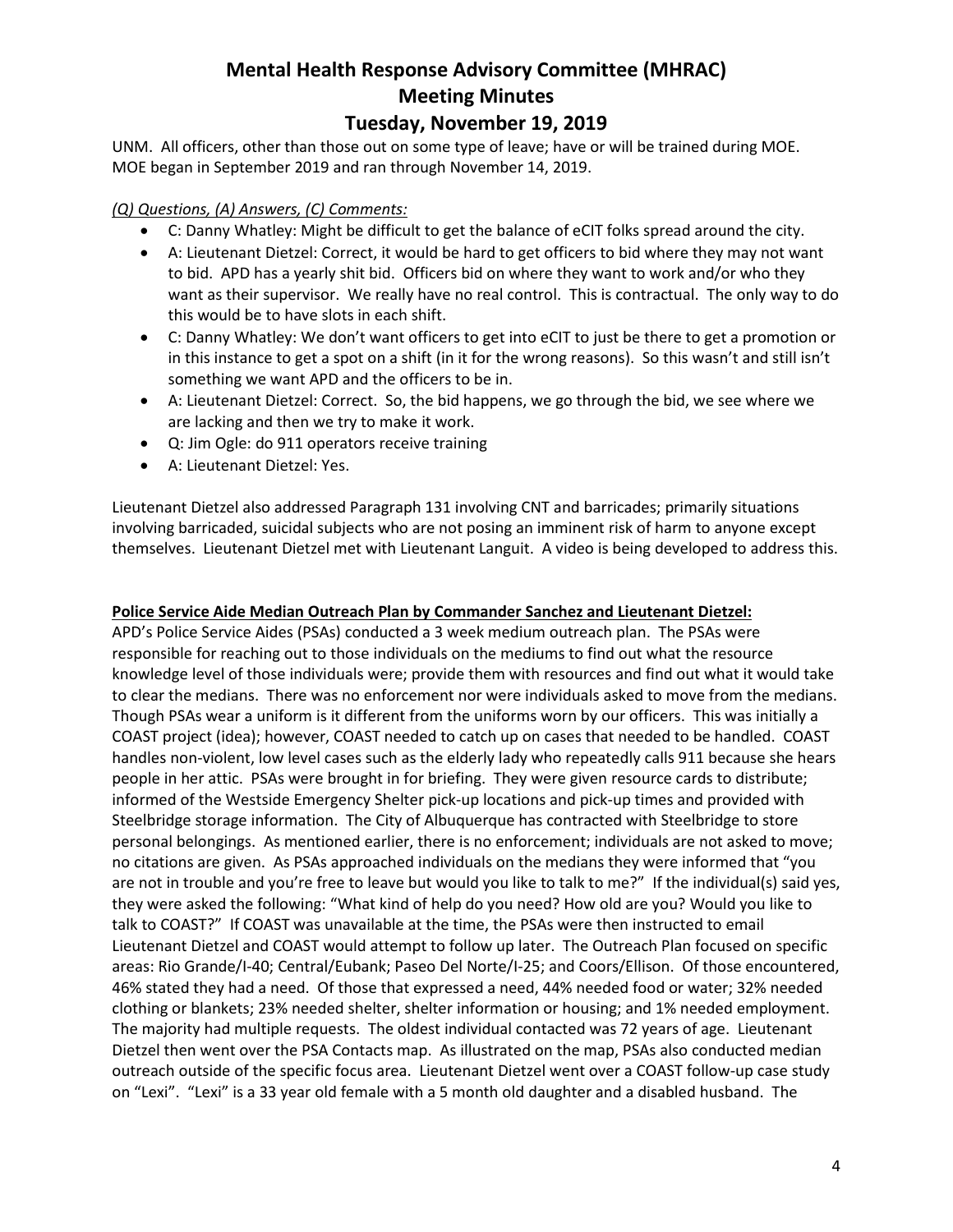# **Mental Health Response Advisory Committee (MHRAC) Meeting Minutes**

## **Tuesday, November 19, 2019**

family is living in a car. They won't stay at a shelter because of "dangerous individuals". Lexi was open to getting help, but overwhelmed, looking as the resource card, unsure where to start. COAST provided gloves, food, and behavioral health information with UNM. This case study is just one in fifty. We need some kind of case management for those individuals. Long term case management for those who would stay in services is needed. COAST, due to case load, only has short term contact.

Commander Sanchez: APD should not be doing these types of duties. We should have civilian groups handling this function. We can continue to be partners but we need to move away from that. Because they are still part of APD there will still be a lack of willingness to ask for resources. There will still be that hesitation because we are law enforcement. Need to question: Are we affecting the numbers because we are law enforcement. We need to move away from APD dong this. Other agencies need to gather this information to see what is out there and what is needed.

#### *(Q) Questions, (A) Answers, (C) Comments:*

- C/Q: Isle Biel: Agrees that it should only be community members doing this. How do you see that playing out?
- A: Commander Sanchez: Collaboration from multiple groups. All agencies need to sit down at a table and all come to an understanding. We need to determine what that needs to be.
- C: Isle Biel: Maybe look at a neighborhood group.
- C: Commander Sanchez: Have to be very careful with that. We really have to have a process in place if we really want to accomplish giving them the resources. We want them to be moved away from the intersections. Unsafe for them and others. Important to have involvement from the neighborhood but we have to make sure we have a process on how the help in place first. We have to have the right process in place before we bring in neighborhood communities.
- C: Paula Burton: Maybe the city will bring in an outreach team that is not COAST because they are already so stretched. However, with no transportation, you wouldn't be able to implement it. Need use of a van. Not just giving out the card and leaving, they may have no means to get there.
- C: Danny Whatley: Good to hear that you are out there listening and trying to address the issues and help the homeless.

#### **Report and update from CIU, APD and Dr. Rosenbaum**

Dr. Rosenbaum: We had a meeting with UNM: information sharing collaboration, AFR, behavioral health. Had a visit from David Torrez, independent monitor; it went well. Detective Dave Padilla will be presenting at the next SCION Meeting in December. Deputy Chief Montoya will be presenting in February. SCION is for law enforcement officers only.

Assistant City Attorney, Lyndsey Van Meter was present to answer any questions, if needed.

#### **Report and update from C.O.A.S.T.**

Rob Nelson: COAST continues to conduct strategic outreach. CIU will be providing a Christmas meal and gifts to two families in need.